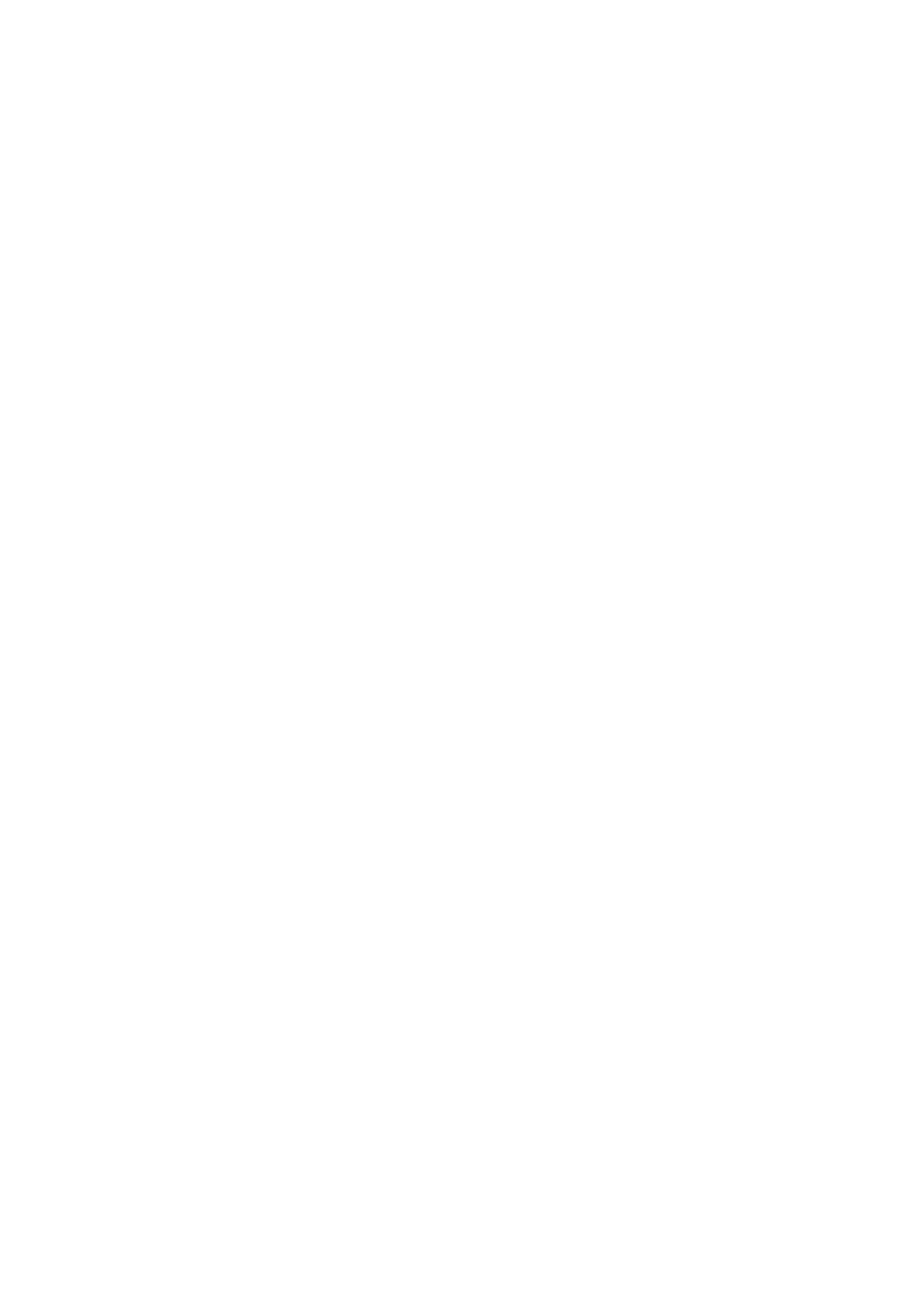### **ELECTROTECHNOLOGY**

**Attempt SIX questions only.**

**All questions carry equal marks.**

### **Marks for each part question are shown in brackets.**

- 1. For the network shown in Fig Q1, calculate EACH of the following:
	- (a) the currents  $I_1$ ,  $I_2$  and  $I_3$ ; (9)
	- (b) the p.d. across the 100  $\Omega$  resistor; (3)
	- (c) the power dissipated in the  $8 \Omega$  resistor.





2. A coil of inductance 2 H and unknown resistance is connected to a D.C. supply of 100 volts. After 4 ms the current has risen to 75% of its final steady state value.

#### Calculate EACH of the following:

| (a) the resistance by the coil;                                                        | (6) |
|----------------------------------------------------------------------------------------|-----|
| (b) the energy stored in the coil when the current has reached its steady state value; | (4) |

(c) the time taken for the current to fall to 50% of its steady state value when the supply is switched off. (6)

(4)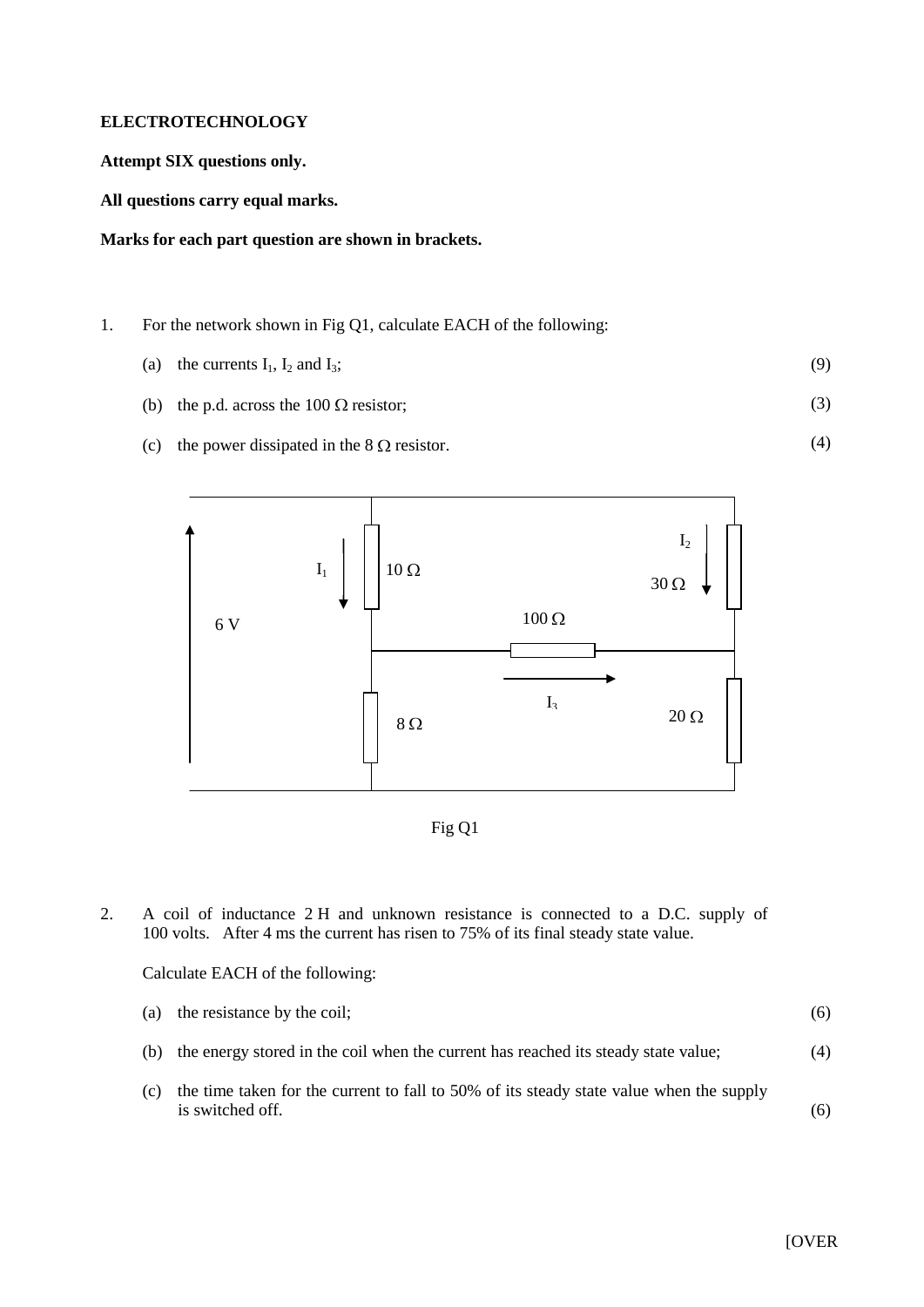3. The p.d. across the base-emitter junction of the silicon transistor shown in Fig Q3 is 0.6 V and the steady state voltage at the collector is 4 V.

Calculate EACH of the following, assuming the base current is negligible:

| (a) the p.d across each of the bias resistors; |  |
|------------------------------------------------|--|
|                                                |  |

- (b) the p.d between the collector and emitter of the transistor; (4)
- (c) the value of the load resistor  $R_L$ ; (4)
- (d) the power dissipated in  $R_{L}$ ; (2)

(2)

(e) the power dissipated in the transistor.





4. A single phase circuit comprises a coil having resistance and inductance,  $45 \Omega$  resistor and a capacitor in series across a 40 V variable frequency supply. When the frequency is 400 Hz, the current reaches its maximum value of 0.8 A and the voltage across the capacitor is 170 V.

|  |  |  |  | (a) Calculate EACH of the following: |
|--|--|--|--|--------------------------------------|
|--|--|--|--|--------------------------------------|

| (i) the value of the capacitor;                 |     |
|-------------------------------------------------|-----|
| (ii) the resistance and inductance of the coil; | (4) |
| (iii) the p.d. across the coil;                 | (4) |
| (iv) the supply kVAR.                           |     |

(b) Sketch a phasor diagram showing ALL the volt drops in relation to the circuit current. (4)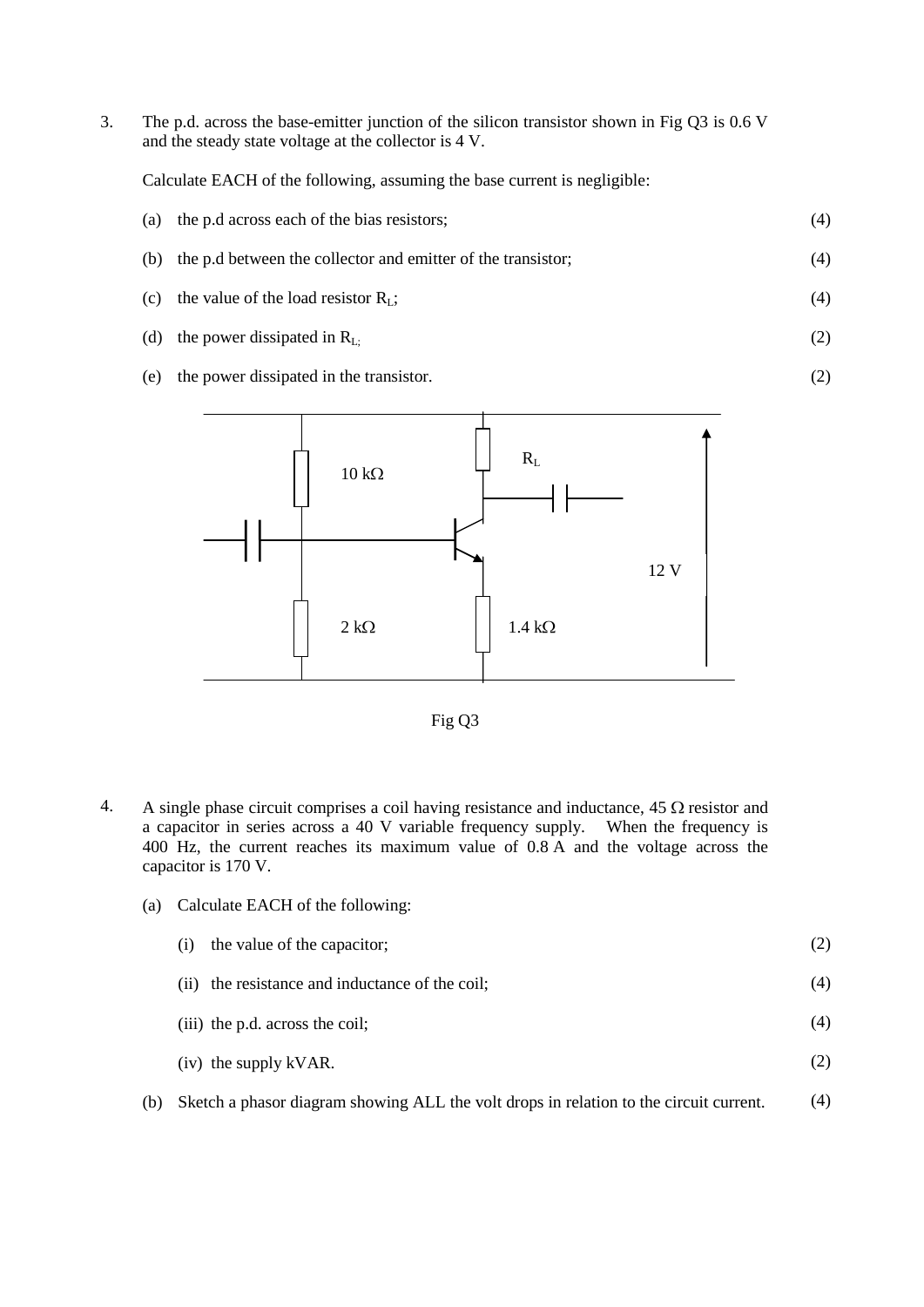| 5. | Three identical coils are delta connected to a 3 ph, 440 V, 60 Hz supply and consume a<br>total power of 9 kW at a power factor of 0.8 lag.                                                                                                                                               |                                                                                                                                                                           |     |  |
|----|-------------------------------------------------------------------------------------------------------------------------------------------------------------------------------------------------------------------------------------------------------------------------------------------|---------------------------------------------------------------------------------------------------------------------------------------------------------------------------|-----|--|
|    | (a)                                                                                                                                                                                                                                                                                       | Calculate the resistance and inductance of EACH coil.                                                                                                                     | (6) |  |
|    | (b)                                                                                                                                                                                                                                                                                       | If the same three coils are now connected in star to the same supply, calculate the<br>current in each line if:                                                           |     |  |
|    |                                                                                                                                                                                                                                                                                           | one coil is short circuited;<br>(i)                                                                                                                                       | (5) |  |
|    |                                                                                                                                                                                                                                                                                           | (ii) one coil is open circuited.                                                                                                                                          | (5) |  |
| 6. | A three phase, six pole, delta connected induction motor is supplied at 380 V, 60 Hz.<br>It draws a current of 45 A at a power factor of 0.85 lag. The stator losses are 4 kW and the<br>windage and friction losses total 3 kW. It runs at 19 rev/s.<br>Calculate EACH of the following: |                                                                                                                                                                           |     |  |
|    |                                                                                                                                                                                                                                                                                           |                                                                                                                                                                           |     |  |
|    | (a)                                                                                                                                                                                                                                                                                       | the rotor copper loss;                                                                                                                                                    | (8) |  |
|    | (b)                                                                                                                                                                                                                                                                                       | the shaft output power;                                                                                                                                                   | (4) |  |
|    | (c)                                                                                                                                                                                                                                                                                       | the shaft output torque.                                                                                                                                                  | (4) |  |
|    |                                                                                                                                                                                                                                                                                           |                                                                                                                                                                           |     |  |
| 7. | (a)                                                                                                                                                                                                                                                                                       | State the reasons for using instrument transformers in a marine distribution system.                                                                                      | (4) |  |
|    | (b)                                                                                                                                                                                                                                                                                       | Sketch a circuit diagram showing how a voltmeter, an ammeter and a wattmeter can<br>be connected to a single phase distribution system using two instrument transformers. | (6) |  |
|    | (c)                                                                                                                                                                                                                                                                                       | Explain why the secondary windings of such instrument transformers are generally<br>earthed.                                                                              | (4) |  |
|    | (d)                                                                                                                                                                                                                                                                                       | A wattmeter, an ammeter and a voltmeter connected to a single phase a.c. system read<br>4.5 kW, 22 A and 240 V respectively.                                              |     |  |
|    |                                                                                                                                                                                                                                                                                           | Calculate the power factor of the system.                                                                                                                                 | (2) |  |